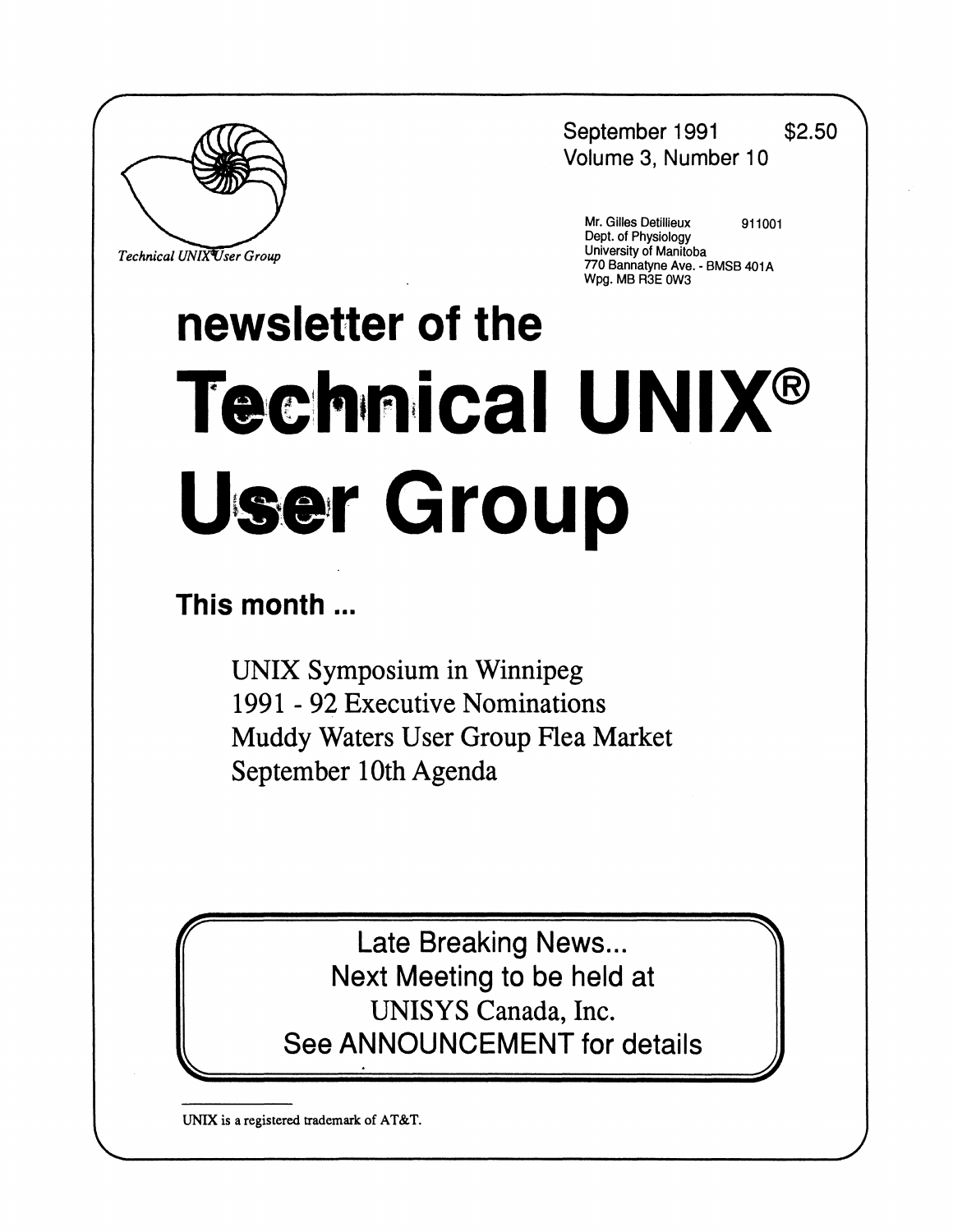# **Thoughts From The Editor**

#### **By Susan Zuk**

September has quickly come upon us. I can't believe how fast the summer has flown by. We really haven't had a quiet summer for those of us preparing for the UNIX Symposium. See page three for information about the symposium which will be held in November. Make sure you mark this off in your calendar, it is an event you will not want to miss! Don't forget to mention it to your friends and co-workers.

The response to the symposium has been very positive. We have been receiving many phone calls and questions from numerous software and hardware suppliers. Response has been particularly encouraging for our speaker sessions. The various types of topics will ensure that the symposium covers a wide range of interests. Topics ranging from Basic UNIX Education to X-Windows to Migration will allow for a wide range of knowledge to be gained. If you have any questions or would like to become involved, please do not hesitate to call me at 788-7312.

**i** 

At our September meeting we will be discussing the symposium. You will find out who is involved, what has been planned so far, and what topics and speakers will be providing us with this excellent opportunity to gain some valuable insight into UNIX.

#### **Group Information**

The Technical Unix User Group meets at 7:30 pm the second Tuesday of every month, except July and August. The newsletter is mailed to all paid up members 1 week prior to the meeting. Membership dues are \$20 annually and are due at the October meeting. Membership dues are accepted by mail and dues for new members will be pro-rated accordingly.

#### **The Executive**

| President:                 | <b>Eric Carsted</b>       | 1-883-2570   |
|----------------------------|---------------------------|--------------|
| Past President:            | <b>Gilbert Detillieux</b> | 489-7016     |
| Treasurer:                 | <b>Gilles Detillieux</b>  | 489-7016     |
| Secretary:                 | Vacant                    |              |
| <b>Newsletter Editor:</b>  | Susan Zuk                 | (W) 788-7312 |
| <b>Membership Sec.:</b>    | <b>Gilles Detillieux</b>  | 489-7016     |
| <b>Meeting Coordinator</b> | <b>Kirk Marat</b>         | (W) 474-6259 |
| Information:               | <b>Gilbert Detillieux</b> | 489-7016     |
|                            | (or)Susan Zuk             | (W) 788-7312 |

**Technical UNIX User Group P.O. Box 130 Saint-Boniface, Manitoba R2H 3B4** 

#### **Copyright Policy and Disclaimer**

This newsletter is ©opyrighted by the Technical UNIX User Group. Articles may be reprinted without permission as long as the original author and the Technical UNIX User Group are given credit.

The Technical UNIX User Group, the editor, and contributors of this newsletter do not assume any liability for any damages that may occur as a result of information published in this newsletter.

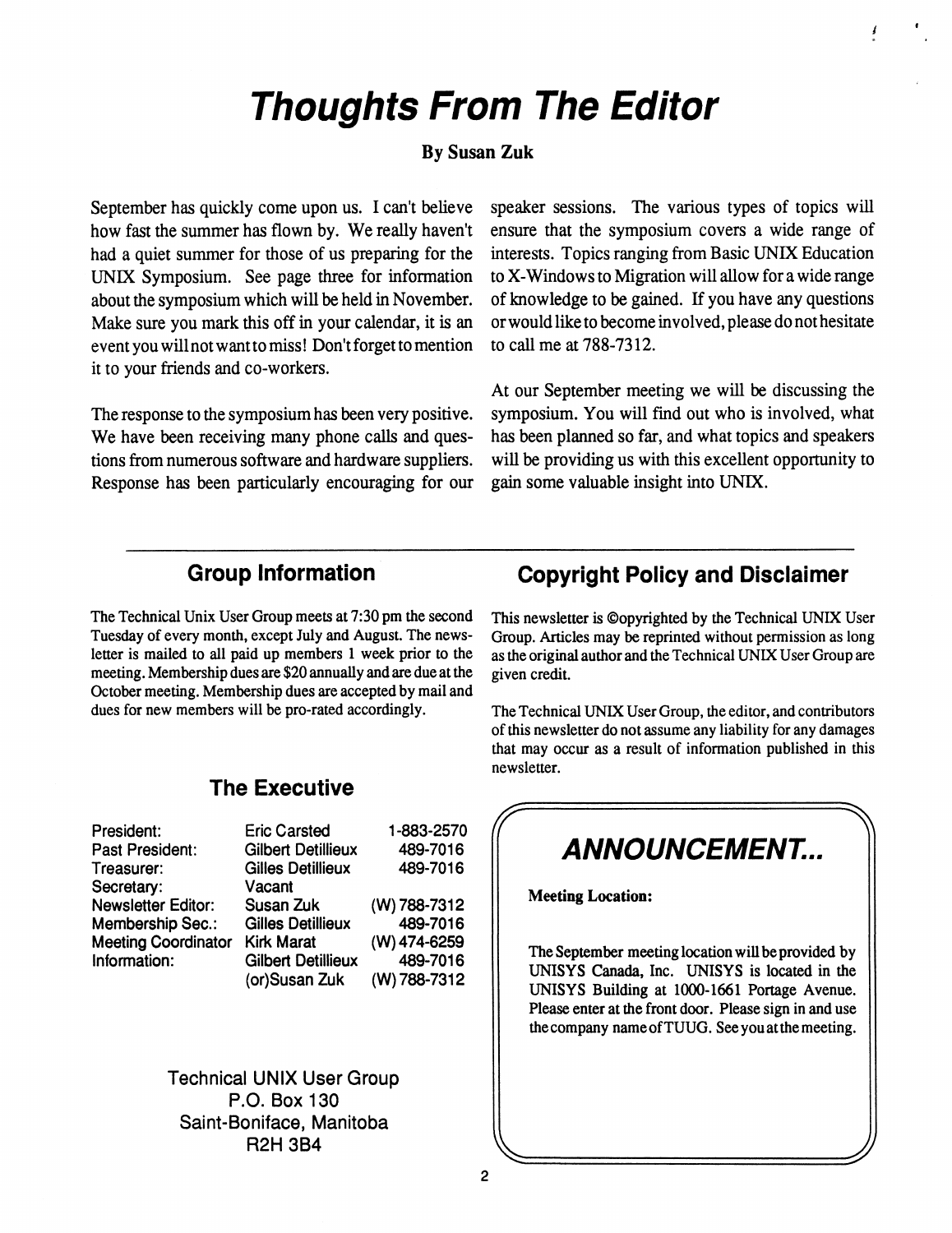# Winnipeg's 1991 UNIX Symposium November 4 & 5, 1991 Winnipeg Convention Center

CIPS (Canadian Information Processing Society), in conjunction with TUUG (Winnipeg's Technical UNIX User Group), will be hosting the city's first UNIX Symposium on November 4 & 5,1991 at the Winnipeg Convention Centre. The theme of this symposium will be "The Role of UNIX in the Open Systems Environment".

This event will feature hour-long tutorial seminars and a product exhibition. The seminars will cover three tracks of interest:

- a novice UNIX track,
- a technical UNIX track, and
- a management track.

Some of the topics covered by the seminars are Migrating to Open Systems, Office Automation and Imaging, Case Tools, Writing Software for Portability, UNIX System Security and Basic UNIX Concepts. If you would like to know more about this symposium or would like to be involved, call Al at (204)986-2143 or Susan at (204)788-7312.

The market for UNIX has become the fastest growing segment in the computer industry. More and more companies and governmental agencies are discovering the key role UNIX can play in an open systems environment. This symposium is an opportunity to discover for yourself what UNIX can do for you.

#### **Keynote Speaker for Symposium**

Rocky Nystrom, founder of Information Foundation (a Denver, Colorado based UNIX consulting and training company), will be delivering the keynote address at the CIPS/TUUG 1991 UNIX Symposium. His address is entitled 'The Benefits of the UNIX Environment".

Mr. Nystrom will discuss the history and evolution of UNIX, the benefits of vendor independence and technology independence, and the role of standards organizations.

He will also be presenting a management-oriented tutorial session entitled "Migrating to Open Systems".

Mr. Nystrom has been working in the UNIX industry since 1980, first as a programmer, then as a trainer. He founded Information Foundation in 1984, and has since authored several UNIX marketing presentations and training courses. He has delivered training, in the United States and Canada, to such organizations as AT&T, the United States Army, Canadian Department of National Defense, the Canadian National Railway and other railroads and airlines. His company also develops software applications in the open systems environment.

Some participating exhibitors include:

Amdahl Canada Ltd. Data General (Canada) Inc. Digital Equipment of Canada, Ltd. Electro Systems Group, Ltd. M & L Data Services Ltd. (NCR) Microstructure Inc. Network Computing Devices (Canada) Inc. Sun Microsystems of Canada, Inc. UNISYS Canada, Inc.





*Technical UNlXVser Group*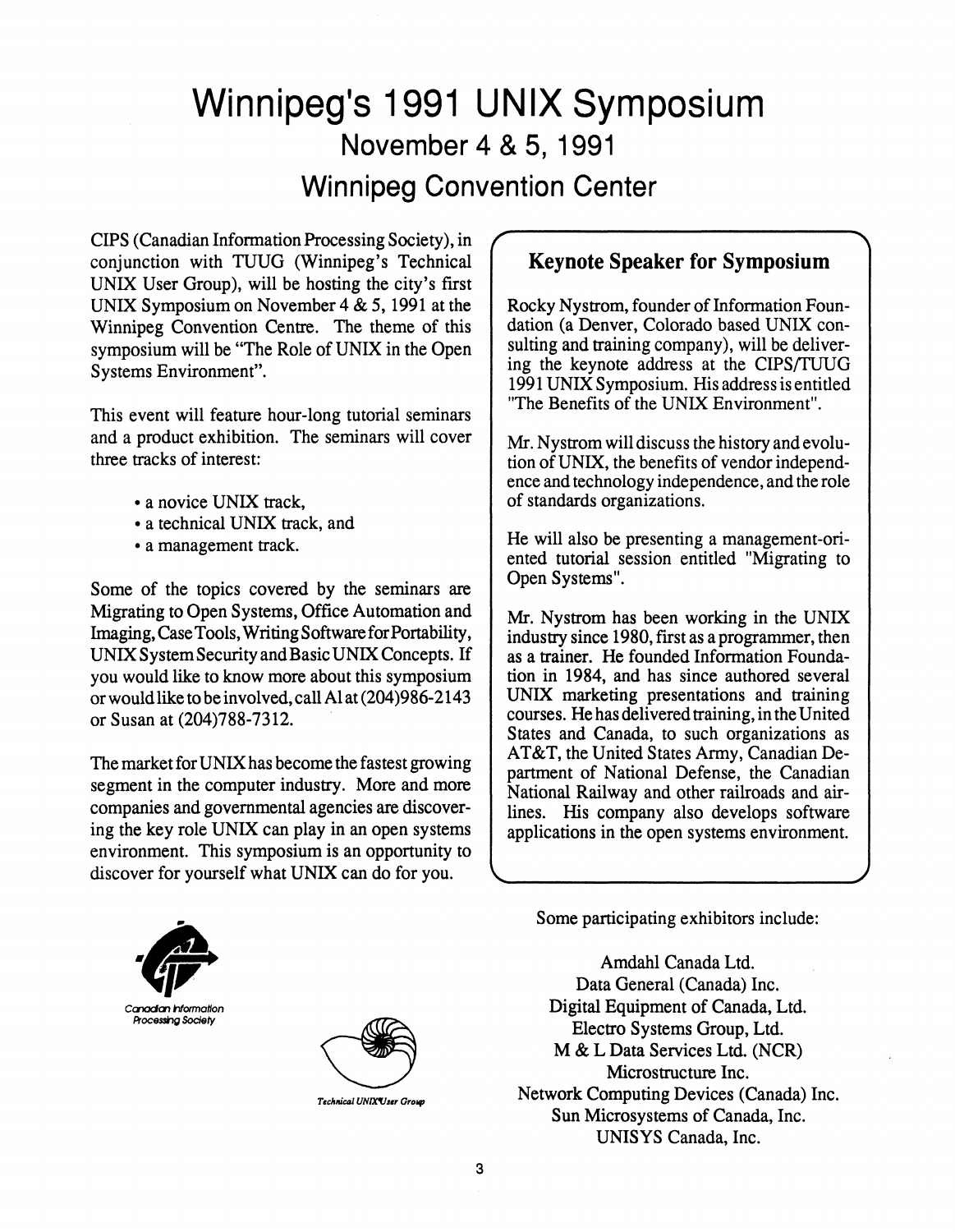#### **Nominations for the 1991 - 92 Executive**

*4* **'** 

**Nominations for the 1991 - 92 Executive are now open. Anyone wishing to nominate a member can notify a current executive member before September 27th at 12:00 noon. The following positions are open for nomination:** 

President

Vice President

Treasurer

**Secretary** 

Newsletter Editor

Membership Secretary

Meeting Coordinator

**At the September 10th meeting, we will be discussing the nominations and invite you to consider becoming a part of your group's executive.** 

**V .** *)* 

### **WINNIPEG'S FIRST COMPUTER FLEA MARKET**

**SEPTEMBER 22,1991 9:00 A.M. TO 3:00 P.M.** 

**Dakota Community Centre 1188 Dakota Street** 

**There are over 40 tables available for commercial and private vendors. Table rental is \$5.00 per vendor (electricity available). Tables will be allocated on a first come first served basis.** 

**FOR FURTHER INFORMATION OR TO OBTAIN A REGISTRATION PACKAGE please call the MWCS BBS at 943-6507,943-6508 or 943-6509. Leave a comment to the sysop with your Name, Address and Phone #. or call Mr. Derek Hay at 257-1420 or Mr. Robert Meldrum at 633-0077. (Evenings only please.)** 

**This event is sponsored by the Muddy Water Computer Society.** 

**General admission to the Flea Market is \$2.00 per person at the door.**